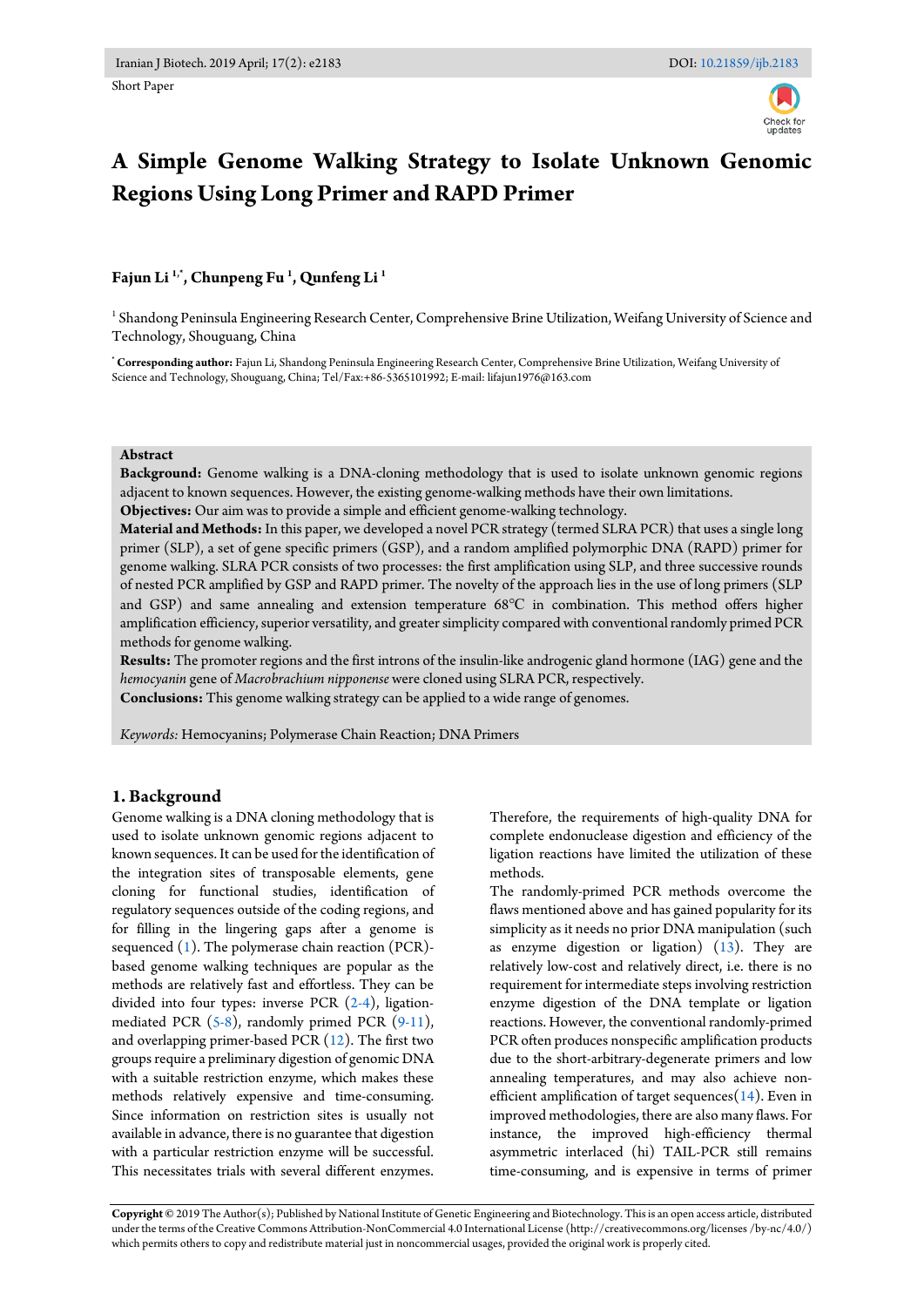design and synthesis. Moreover, this technique poses a great challenge to the activity of DNA polymerase, and so is frequently associated with inefficient amplification results $(15)$ ; The fusion primer and nested integrated PCR (FPNI-PCR) is still a time-consuming procedure that usually involves three rounds of amplification with each round consisting of multiple PCR cycles. Numerous primers (SP1, SP2, SP3, FSP1,FSP2 and degenerate primers) are applied in this process $(15)$ . Complex procedures make it difficult to be used widely. Therefore, it is highly desirable that further novel methods are developed for rapid and efficient genome walking or flanking sequence cloning. As for overlapping primer-based PCR, the walking primers needs a special design so as to they have 10 bp overlap at the 3' ends  $(12).$ 

## **2. Objective**

In order to overcome the technical hurdles, in this paper, we present a new PCR method for genome walking; single-long primer (SLP) and randomly-amplifiedpolymorphic DNA (RAPD) primer PCR (termed SLRA PCR). The basic principle of SLRA PCR is illustrated in **[Figure 1](#page-1-0)**. The promoter regions and first introns of the *insulin-like androgenic gland hormone (IAG)* gene and the *hemocyanin* gene of *Macrobrachium nipponense* were cloned using this approach, respectively. The simple and efficient genome walking strategy can be applied to a wide range of genomes.

<span id="page-1-0"></span>

Figure 1. Schematic representation of the genome walking SLRA PCR protocol. Blue gradient block represents unknown DNA sequence, yellow gradient block represents known DNA sequence. SLP represents single long primer, GSP (1-3) represents gene specific primer, RAPD primer represents random amplified polymorphic DNA (RAPD) primer. Each arrow denotes a specific primer hybridization with the nucleotide sequence. In this SLRA PCR protocol, the system consists of two processes. The first amplification using SLP and nested PCR using GSP (1-3) and RAPD primer.

## **3. Materials and Methods**

#### *3.1. Materials*

Adult *Macrobrachium nipponense* prawns used in this study were obtained from Tai lake in Wuxi, China (120°13'44"E, 31°28'22"N). DNA extraction kit, PrimeSTAR Max Premix, and LA polymerase were purchased from TaKaRa (Dalian, China). Genomic DNA was isolated using the DNA extraction kit according to the manufacturer's protocol.

## *3.2. Genome Walking by SLRA PCR*

Step A:single long primer PCR (SLP PCR)*.* The system consisted of two processes. The first amplification used a SLP, which was designed against known DNA sequence. The SLP must meet the following requirements: 30-35 nucleotides in length, GC content of 40–60%, annealing, and extension temperature of 68℃. There should be no more than three G's and C's in the last six positions at the 3' end of the primer. In this study, the SLPs of promoter regions (PIAG-SLP, PHe-SLP) and first introns (IAGI1-SLP, HeI1-SLP) of the *IAG* and *hemocyanin* gene of *M. nipponense* are listed in **[Table 1](#page-2-0)**. Cycling conditions and PCR reagents are given in **[Table 2](#page-2-1)**. In the SLP PCR, we employed a two-step protocol. This was possible because of the high annealing and extension temperature of 68℃, of the SLP, and the characteristics of the PrimeSTAR Max Premix, which contained a fast, high-fidelity amplification enzyme. All of these factors ensured that the SLP bound specifically to the known DNA sequence.

*Step B: Nested PCR.*The second amplification was threestep nested PCR. Three gene-specific primers (GSP1, GSP2 and GSP3) were designed against the known sequence, from outside to inside (**Fig. 1**), and were located inside the SLP (not contain all 3 GSP primers.). Each GSP was 26-28 nucleotides in length to ensure a high annealing and extension temperature. The GC content of GSP is same as SLP. Other conditions were the same as that used for the SLP PCR. RAPD primers were randomly selected. The GSPs of promoter regions (PIAG-GSP1-3, PHe-GSP1-3) and first introns (IAGI1-GSP1-3, HeI1-GSP1-3) of the IAG and the hemocyanin gene of *M. nipponense* are shown in **[Table](#page-2-0)  [1](#page-2-0)**. Cycling conditions and PCR reagents are given in [Table 2](#page-2-1). In the nested amplification, we used 5 µlitr of the SLP PCR product (no dilution and purification) as the first nested PCR template. 1 µlitr of the first round of nested PCR product was diluted 50-100 times and used as the template for the second round of nested circulation, and so on for subsequent rounds. Given the characteristics of the RAPD primer (10 nucleotides), we applied a low annealing temperature of 40℃ to allow the RAPD primer to bind to the DNA. An annealing and extension temperature of 68℃ was used to allow the GSP to bind effectively to the corresponding sequence.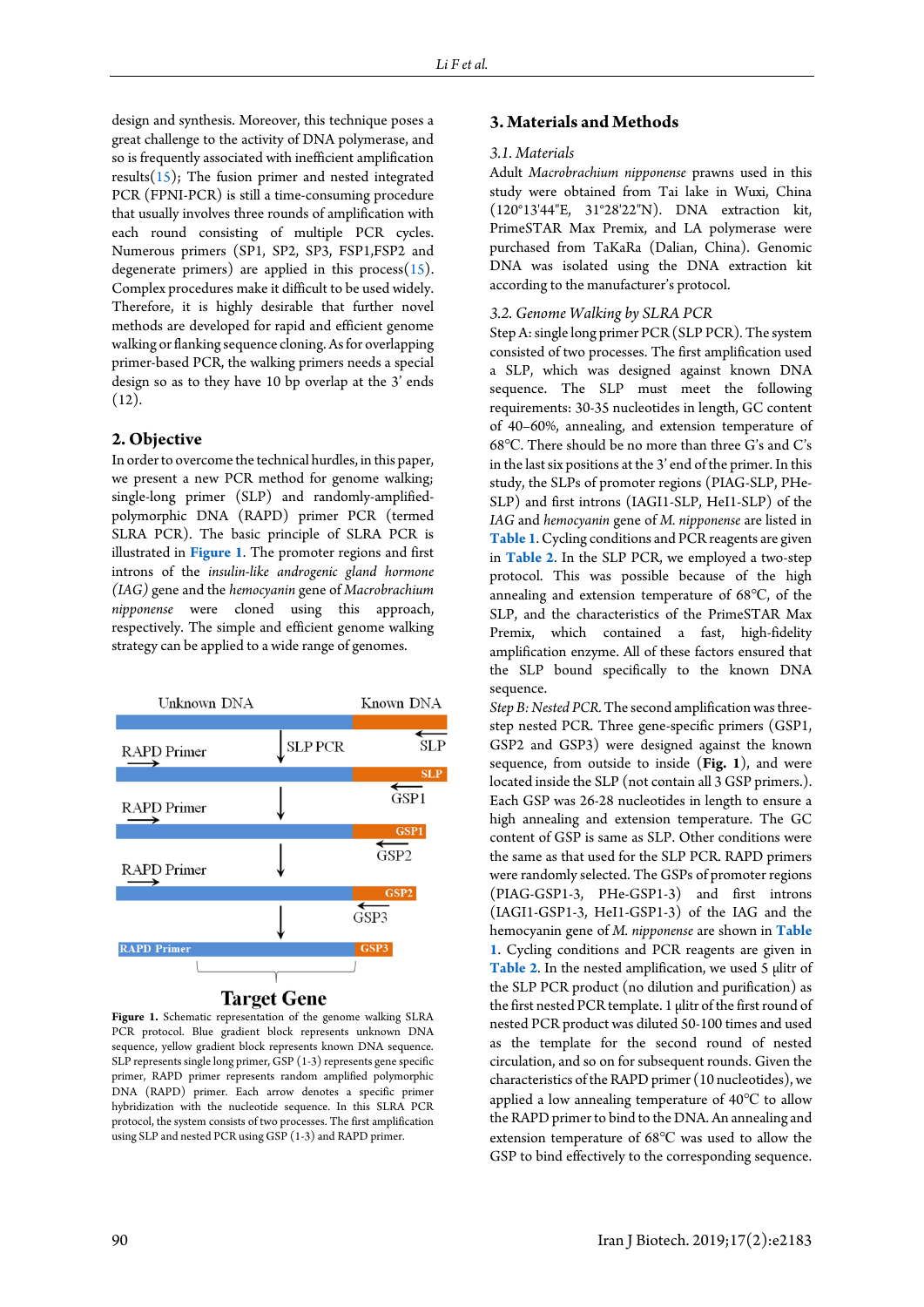The LA polymerase was used to ensure extension efficiency.

#### *3.3. Cloning and Sequencing*

5 µlitr of the PCR products were used in electrophoresis in a 1.5% agarose gel in a TBE buffer stained with ethidium bromide. The DNA was visualized under a UV light. Bands corresponding to the largest products were excised from the agarose gels, purified with Agarose Gel DNA Recovery Kit (TaKaRa, China), and cloned into a pMD18-T TA cloning vector (TaKaRa, China), and then sequenced with M13 forward or reverse primers.

#### *3.4. Sequence Analysis*

<span id="page-2-0"></span>The sequences were analyzed by computational methods. Promoter was predicted by NNPP version (http://www.fruitfly.org/seq\_tools/promoter.html), Transcription factors binding sites in the promoter sequence of gene were predicted by TFSEARCH (http://www.cbrc.jp/htbin/nph-tfsearch).

**Table 1.** Primer sequences of promoter regions and first introns of the insulin-like androgenic gland hormone (*IAG*) gene and hemocyanin gene of *M. nipponense* used in SLRA PCR

| <b>Primer Name</b>                | Nucleotide Sequence $(5\rightarrow 3')$ |  |  |
|-----------------------------------|-----------------------------------------|--|--|
| Promoter IAG                      |                                         |  |  |
| PIAG-SLP                          | CCTTGAGAGAAGAATTTGAAGTCTTGAGATGAAGG     |  |  |
| PIAG-GSP1                         | CCAGAAAGCAGGAGAGCGAATTTGGAGG            |  |  |
| PIAG-GSP2                         | GAAACACCGGTTAAACGGACAAGGGGGC            |  |  |
| PIAG-GSP3                         | GACACAGCCGTTCAGGGTATGATCCCAG            |  |  |
| PIAG-RAPD                         | GGCACGTAAG                              |  |  |
| First intron of IAG               |                                         |  |  |
| <b>IAGI1-SLP</b>                  | AAGACTCTGGGATCATACCCTGAACGGCTGTGTCC     |  |  |
| IAGI1-GSP1                        | GCCCCCTTGTCCGTTTAACCGGTGTTTC            |  |  |
| IAGI1-GSP2                        | CCTCCAAATTCGCTCTCCTGCTTTCTGG            |  |  |
| IAGI1-GSP3                        | TCTCAAGACTTCAAATTCTTCTCTCAAGG           |  |  |
| <b>IAGI1-RAPD</b>                 | CAGCGCTACG                              |  |  |
| <b>Promoter of Hemocyanin</b>     |                                         |  |  |
| PHe-SLP                           | ATCGCTCTGGAAGCCGTCCAGAGAGTGACTCTCG      |  |  |
| PHe-GSP1                          | GCTAAAGCTGGGCCAGGCTGCGGCAG              |  |  |
| PHe-GSP2                          | CAGCAGAGCGCACAAGACAAACACCTT             |  |  |
| PHe-GSP3                          | TGTGTGCTGTGCCGGACCAGGGGAATC             |  |  |
| PHe-RAPD                          | <b>CCACGGGAAG</b>                       |  |  |
| <b>First intron of Hemocyanin</b> |                                         |  |  |
| $HeI1-SLP$                        | GCCAATAGGTATGTAGTGTCTGCTGATTTCACG       |  |  |
| HeI1-GSP1                         | GGCGACGGACTTTGCCTCGGCCTTGC              |  |  |
| HeI1-GSP2                         | CACAGCACACAATGAAGGTGTTTGTC              |  |  |
| HeI1-GSP3                         | GCCCAGCTTTAGCTTCGAGAGTCACTC             |  |  |
| HeI1-RAPD                         | <b>TAGCCACTGG</b>                       |  |  |

<span id="page-2-1"></span>**Table 2.** Thermal cycling conditions and PCR reagents for the SLRA PCR

| Program                     | No. of<br>cycles | <b>Cycling conditions</b>                                                                                                                                        | <b>PCR</b> reagents                                                                                                                                 |
|-----------------------------|------------------|------------------------------------------------------------------------------------------------------------------------------------------------------------------|-----------------------------------------------------------------------------------------------------------------------------------------------------|
| <b>SLP PCR</b>              | 30               | 98 $\degree$ C for 10 s; (98 $\degree$ C for 10 s; annealing and extension at<br>68 <sup>o</sup> C for 1 min); termination extension at $68^{\circ}$ C for 3 min | PrimeSTARMax Premix 25 $\,\mu$ l, SLP 0.2-0.3 $\,\mu$ M, DNA 20<br>ng, ddH2O to 50 $\mu$ l                                                          |
| <b>Nested</b><br><b>PCR</b> | 30               | 94°C for 90 s; (94°C for 30 s; annealing at 40°C for 30 s<br>and extension at $68^{\circ}$ C for 3 min); termination extension<br>at $68^{\circ}$ C for 5 min    | Buffer(Mg+) 2.5 $\mu$ l, dNTP 200 $\mu$ M, RAPD 0.5 $\mu$ M, GSP<br>0.5 $\mu$ M, LA polymerase 0.5 U, PCR product 1 $\mu$ l, ddH2O<br>to 25 $\mu$ l |

# **4. Results**

DNA quality plays a critical role for ligation-mediated PCR genome walking. However, there is no special requirement for SLRA PCR strategy, DNA obtained by general DNA extraction kit can meet the requirements. Furthermore, minute traces of genomic DNA (20 ng) was used in SLRA PCR walking.

Using the above protocol, we cloned the promoter sequences and the first introns of the *IA*G gene (GenBank: KF811212) and hemocyanin gene (GenBank: KF887993) from *M.nipponense* (**[Fig. 2](#page-3-0)**)*.* TATA box, CAAT box, and the transcriptional start site were found in the *IAG* promoter sequence (about 700bp) (**Supplementary Fig. 1**). TATA box, CAAT box, and the transcriptional start site were found in the *hemcoyanin* promoter sequence (about 600bp)

(**Supplementary Fig. 2**). The first introns of *IAG* (1795bp) (**[Fig. 2](#page-3-0)**) and hemocyanin (700bp) were also isolated, the exon-intron splice junctions in *IAG* and the hemcoyanin gene followed the GT-AG pattern.

# **5. Discussion**

#### *5.1. Principle of the Current Technique*

The principle of genome walking with SLRA PCR is illustrated in **[Figure 1](#page-1-0)**. The novelty of the approach lies in the use of long primers (SLP or GSP) and identical annealing and extension temperatures (68℃) in combination. Such high annealing and extension temperature is essential for this protocol. At 68℃, SLP or GSP can hybridize with the known DNA strictly,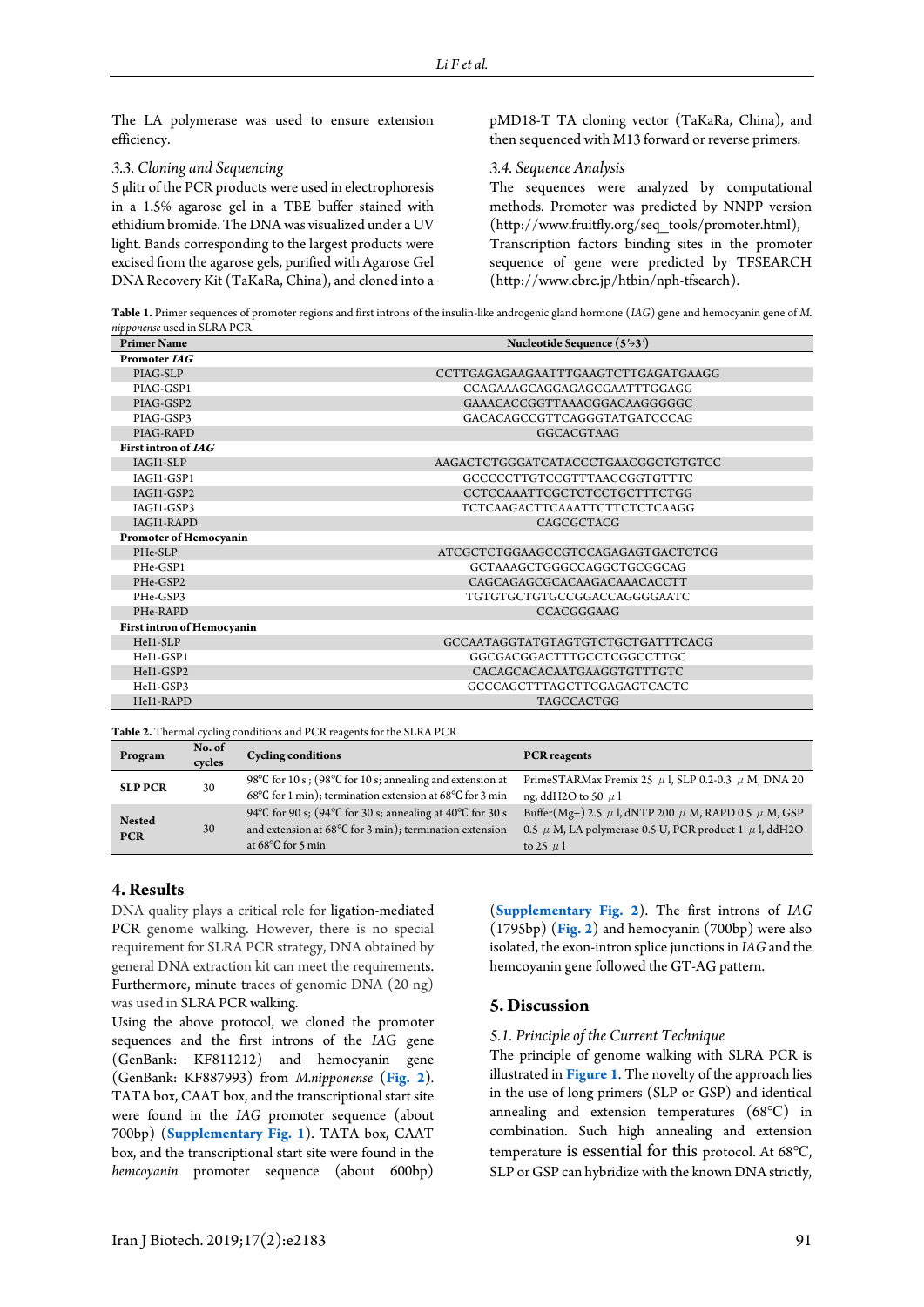which ensures the PCR amplification stringency, in parallel, the amplification efficiency of DNA polymerase is also ensured. A series of key technical points of this strategy are as follow: (i) Compared with the general primers (20-22 nucleotides), SLP (30-35 nucleotides) and GSP (26-28 nucleotides) play a key role in the process, which decreases the binding rate of primers to nonspecific sites and allows to capture the target sequence reliably.

<span id="page-3-0"></span>2 3 000br  $00<sub>0</sub>$  $250bp$ 100bp  $\overline{2}$ M 3 M.  $\overline{1}$  $\overline{2}$  $\overline{3}$ 

**Figure 2.** Agarose gel electrophoresis analysis of the nested PCR products. PCR products (5μl) are loaded on a 1.5% agarose gel. A: promoter of IAG gene; B: promoter of hemocyanin gene; C: The first introns of IAG gene; D: The first introns of hemocyanin gene. M, DNA ladder, six bands from top to bottom is 2000 bp, 1000 bp, 750 bp, 500 bp, 250 bp, 100 bp, respectively. Lane 1-3 are products amplified by the first, second, third nested PCR, respectively.

This template-capture step can reduce the template complexity and increase the specificity of the following nested  $PCR(1)$  $PCR(1)$ . Under higher stringent conditions, the single specific primer binds to complementary sites within captured DNA templates, and the target DNA fragments containing known and adjacent unknown sequences will be amplified. (ii) To reduce false positive

products, nested PCR can be employed. The successive PCR rounds using different GSP can significantly reduce the non-specific amplification because the spurious PCR products are unlikely to contain binding sites for the inner specific primers $(16)$ . (iii) In order to avoid the randomness of RAPD primer, we use the SLP PCR product as the first nested PCR template. In the nested PCR, the RAPD primers hybridize with the rigorous and precise template so as to improve the precision of the experiment.

Notably, the Tm of the SLP and GSP should be designed to be higher than 68℃. Such a high annealing temperature could ensure the binding of specific primers to the correct locus at stringent conditions in the following amplifications $(17)$ .

# *5.2. Advantages and Potential Applications SLRA PCR*

Compared with conventional randomly-primed PCR methods for genome walking, the SLRA PCR method has several advantages: (i) Higher efficiency: conventional randomly primed PCR methods tend to produce small amplification products or nonspecific amplification products  $(14, 18)$  $(14, 18)$ . In our preliminary experiments, owing to nonspecific amplification, we failed to clone the promoter sequence of IAG using (hi) TAIL-PCR and FPNI-PCR protocol, respectively. In SLRA PCR strategy, we use the SLP PCR product as the first nested PCR template, which overcomes the problem of nonspecific amplification produced by the randomness of RAPD primer. Furthermore, we use long primer (SLP and GSP) and same annealing and extension temperature of 68℃ together, which not only improves the accuracy of the experiment but also boosts its efficiency, an approximate 1.8 Kb sequence of the first intron of IAG was acquired using this protocol. (ii) Superior versatility: owing to the diversity of RAPD, we can always find one hybridize with the unknown sequence, this method can effectively avoid the experimental failure caused by false amplification. Thus, the SLRA PCR can be performed on a wide range of genomes. (iii) Greater simplicity: degenerate primers and complex PCR procedures are unused in SLRA PCR strategy. Simple PCR progresses avoid the problem of decreased activity of DNA polymerase produced by complex program in hi TAIL-PCR technique. This entire process can be completed in a single working day.

# **6. Conclusions**

The advantages of the novel SLRA PCR method make it useful for obtaining a full gene sequence, including detecting promoters and regulatory elements in the genome. This method is also an efficient tool to identify transposon integration sites and sequence-tagged sites in genomic DNA for gene functional studies and to obtain operons from a known short DNA sequence. In